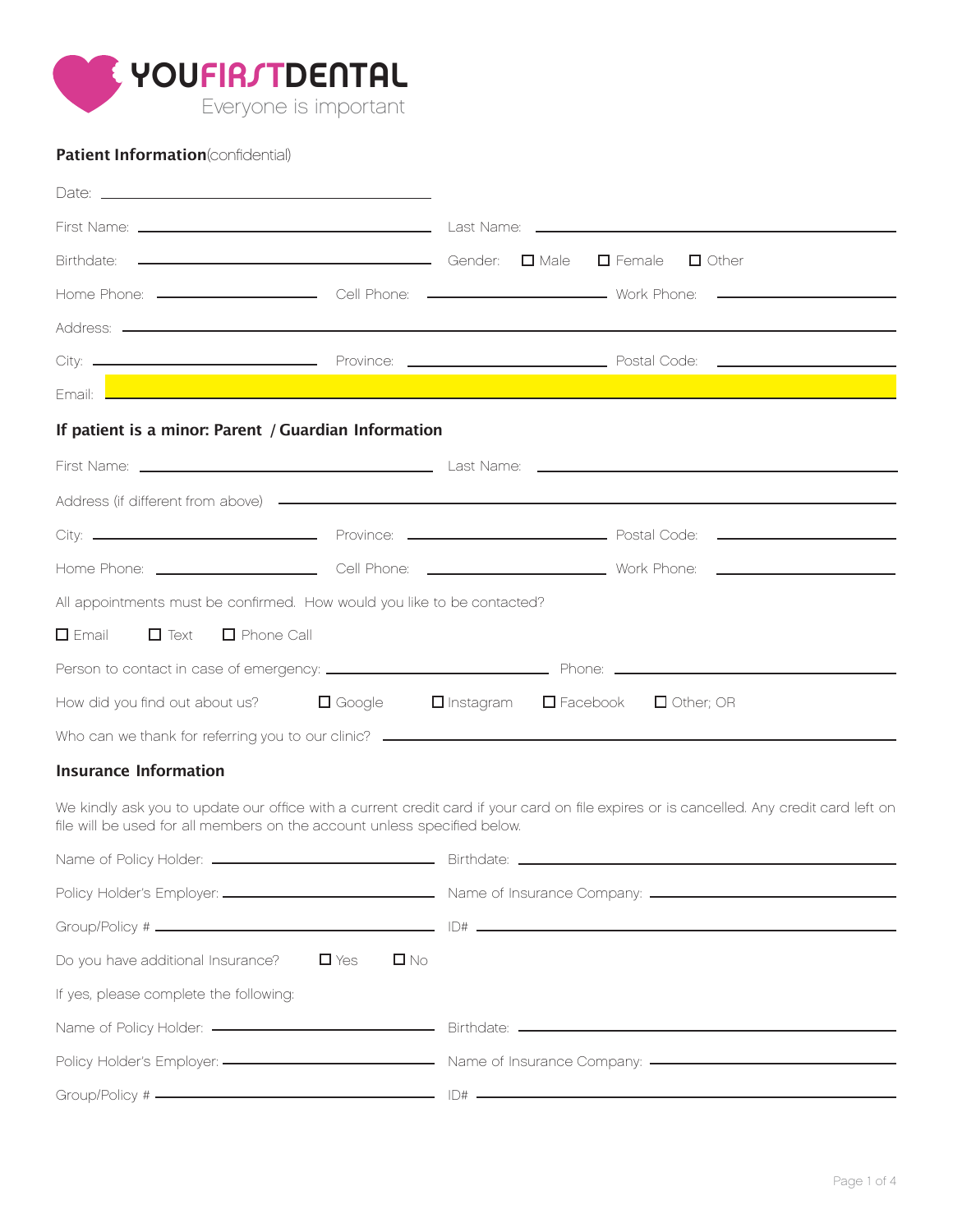

A service charge of 2% per month will be charged on all unpaid balances exceeding 90 days, unless a financial arrangement has previously been made. Any other collection or legal charges that may be incurred in this regard are also the responsibility of the patient.

| Credit card #: ——————————————                    |  |
|--------------------------------------------------|--|
| Name on Card: <u>_____________________</u>       |  |
| This Credit card may only be used for: _________ |  |

#### **Dental Insurance Submissions**

We extend the courtesy of sending most insurance claims electronically. Due to the Canadian Personal Privacy Act, the details of your dental insurance plan are kept confidential. We are unable to access this information. Please be informed of the details of your dental plan that were provided to you by your insurer. It is your responsibility to know these details, including maximums, frequencies and any other limitations. We are happy to assist you if you have any questions.

#### **Patient Dental History**

| 1. Do your gums bleed when brushing or flossing?                                                                                                                                                                                     | Yes        | <b>No</b>                                              |  |  |
|--------------------------------------------------------------------------------------------------------------------------------------------------------------------------------------------------------------------------------------|------------|--------------------------------------------------------|--|--|
| 2. Are your teeth sensitive to hot or cold temperature?                                                                                                                                                                              | Yes        | No.                                                    |  |  |
| 3. Are your teeth sensitive to sweet or sour liquids/foods?                                                                                                                                                                          | Yes        | <b>No</b>                                              |  |  |
| 4. Do you feel pain in any of your teeth?                                                                                                                                                                                            | Yes        | No                                                     |  |  |
| If yes, please explain: <b>example and the set of the set of the set of the set of the set of the set of the set of the set of the set of the set of the set of the set of the set of the set of the set of the set of the set o</b> |            |                                                        |  |  |
| 5. Do you have any sores or lumps in or near your mouth?                                                                                                                                                                             | Yes        | No                                                     |  |  |
| 6. Have you had any head or neck injuries?                                                                                                                                                                                           | Yes        | No                                                     |  |  |
|                                                                                                                                                                                                                                      |            |                                                        |  |  |
| 7. Have you experienced any of the following problems in your jaw? ( Check all that apply )                                                                                                                                          |            |                                                        |  |  |
| Pain (joint, ear, side of face)<br>Clicking                                                                                                                                                                                          |            | Difficulty in opening or closing Difficulty in chewing |  |  |
| 8. Do you have frequent headaches?<br>Yes<br>No.                                                                                                                                                                                     |            |                                                        |  |  |
| 9. Do you clench or grind your teeth?                                                                                                                                                                                                | <b>Yes</b> | No                                                     |  |  |
| 10. Have you had any difficult extractions in the past?                                                                                                                                                                              | Yes        | No                                                     |  |  |
| 11. Have you ever had any prolonged bleeding following extractions?                                                                                                                                                                  | Yes        | No                                                     |  |  |
| 12. Have you had any orthodontic treatment?                                                                                                                                                                                          | Yes        | No                                                     |  |  |
| 13. Do you wear dentures or partials?                                                                                                                                                                                                | <b>Yes</b> | No                                                     |  |  |
| 14. Have you ever received oral hygiene instructions regarding the care of your teeth and gums?                                                                                                                                      |            | Yes<br>No.                                             |  |  |
| 15. Do you like your smile?                                                                                                                                                                                                          | <b>Yes</b> | <b>No</b>                                              |  |  |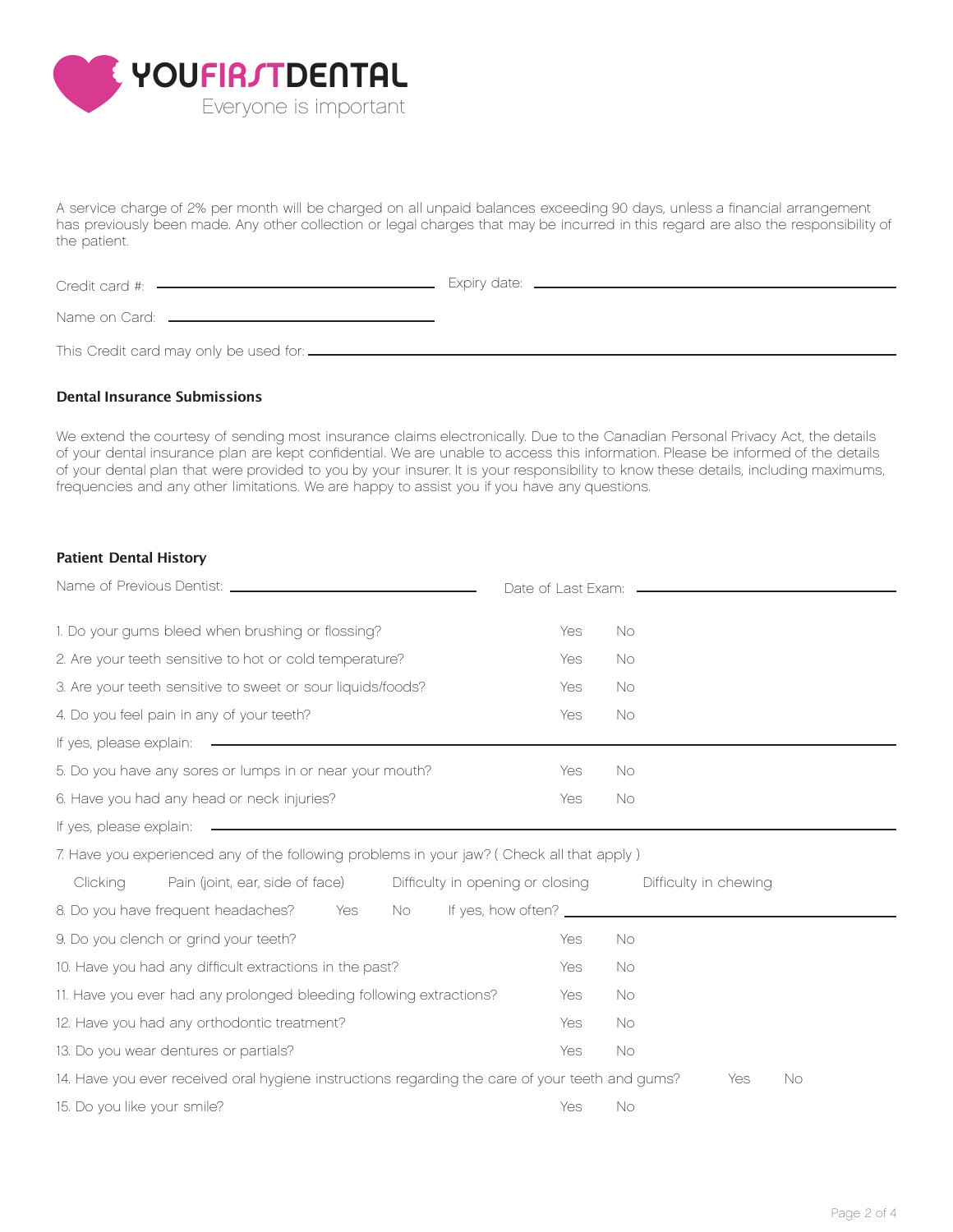

## **Patient Sleep History**

| 1. Have you ever had a sleep study or been told to get one?                                                 | Yes        | <b>No</b> |     |                  |  |
|-------------------------------------------------------------------------------------------------------------|------------|-----------|-----|------------------|--|
| 2. Have you ever been diagnosed with a sleep disorder?                                                      | Yes        | <b>No</b> |     |                  |  |
| 3. Do you wake up in the morning feeling unrefreshed?                                                       | Yes        | <b>No</b> |     |                  |  |
| 4. Are you a restless sleeper?                                                                              | Yes        | <b>No</b> |     |                  |  |
| 5. Do you catch yourself nodding off during the day (at times when you shouldn't be?)                       |            |           | Yes | <b>No</b>        |  |
| 6. Does your bed partner sleep in another room because of your snoring?                                     |            |           | Yes | No               |  |
| 7. Do you have dry mouth or a sore throat when you wake up?                                                 | Yes        | <b>No</b> |     |                  |  |
| 8. Have you ever used a CPAP machine?                                                                       | Yes        | <b>No</b> |     |                  |  |
| 9. Are you currently using a CPAP machine?                                                                  | Yes        | No        |     |                  |  |
| 10. Have you tried CPAP and are looking for other treatment choices?                                        | <b>Yes</b> | <b>No</b> |     |                  |  |
| <b>Patient Medical History</b>                                                                              |            |           |     |                  |  |
| 1. Are you under medical treatment now?                                                                     | Yes        | No        |     |                  |  |
|                                                                                                             |            |           |     |                  |  |
|                                                                                                             |            |           |     |                  |  |
| 2. Have you been hospitalized for any surgical operation or serious illness within the last 5 years?        |            |           |     | <b>No</b><br>Yes |  |
|                                                                                                             |            |           |     |                  |  |
| 3. Are you taking any medications including non-prescription medicine?                                      | Yes        | No        |     |                  |  |
| If yes, what medications are you taking? (Please include non prescription supplements or medical marijuana) |            |           |     |                  |  |
| 4. Have you ever taken Fen-Phen/Redux?                                                                      | Yes        | <b>No</b> |     |                  |  |
| 5. Do you require pre-medication for dental appointments?                                                   | Yes        | <b>No</b> |     |                  |  |
|                                                                                                             |            |           |     |                  |  |
| 6. Have you ever had difficulty freezing?                                                                   | Yes        | <b>No</b> |     |                  |  |
|                                                                                                             |            |           |     |                  |  |